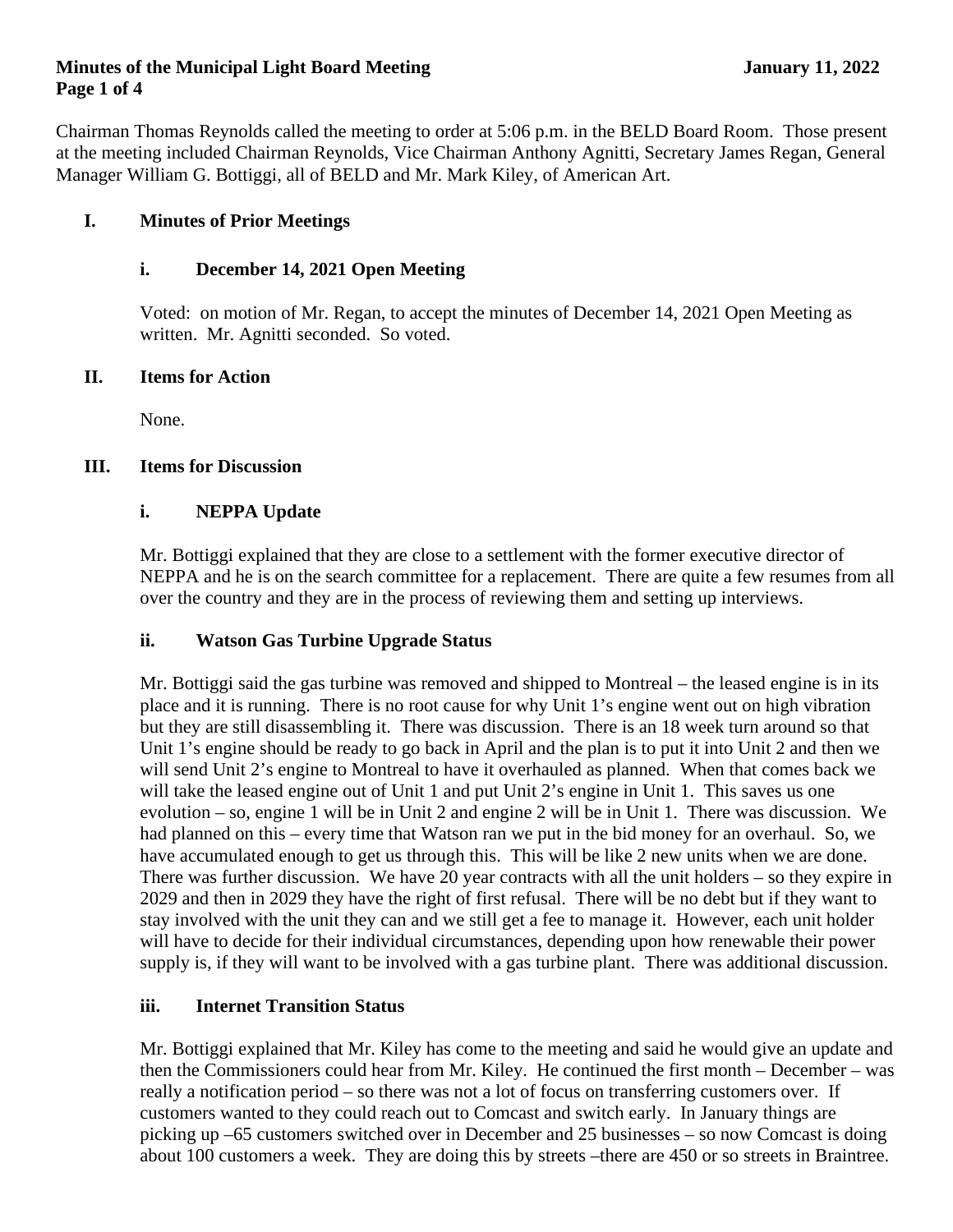#### **Minutes of the Municipal Light Board Meeting January 11, 2022 Page 2 of 4**

They are going to do 50 in January, 200 in February and 200 in March – so everyone will be switched over by the end of March. They are making businesses a priority and they have a dedicated representative Clayton Carelli.

Mr. Bottiggi explained we worked out a time period of 135 days that we will continue to run the system and at the end we are going to turn the system off and Comcast will come to BELD and take the equipment from the headend that is specifically for the high speed internet. They will shut down all the infrastructure. They already have a contract in place with a contractor for fiber, etc. They realize that they are tasked with taking the system down off of the poles. They have 3 years to get all that infrastructure – the wire, optical network units - down. Comcast now also owns all the equipment in the homes as well. Some people may need to have it swapped out with a new version.

We are tracking with Comcast – Ms. Cohen has a call with them every day to make sure things are going smoothly. He continued we are getting calls from customers to which we can only answer unfortunately it is. They will ask if they have a choice and that choice is now Comcast or Verizon. We are agnostic to that. The majority of people are going to Comcast but you can always change later. They have told us they are going to hold the pricing for up to 2 years. There was discussion.

Mr. Kiley was recognized at this point. Mr. Kiley explained he wanted to start with the fact that he is an unabashed BELD fan – he had tv until it wasn't offered and internet until now. He continued, he is a cheerleader for BELD but thinks this transition has given BELD a black eye. He has been a customer since its existence – for the past 18 years beld.net has been his email address – and the way they found out about the sale was through the Patch. He continued this is water under the bridge but is somewhat indicative of the way he feels the customer is being treated in this situation – 90 or 120 days notice for an email that he has had for almost 2 decades to go poof is really unnerving. Verizon no longer hosts email addresses, nor does Comcast but both have legacy addresses. Anybody who had a Verizon address, when Verizon stopped hosting email did not lose their email – it just continued. The same with Comcast. Mr. Kiley said starting March  $31<sup>st</sup>$ , people who have been reaching out to me for 5, 7, 10 years – some sporadic as that is the nature of my company - will send an email that will go nowhere and they won't find me. He continued my wife's business, a golf pro, is a seasonal business – no one is taking golf lessons when it is 8 degrees. March  $31<sup>st</sup>$  is not quite golf season and if they try to reach her it will go poof. Mr. Kiley stated: I don't think, given the nature of technology, and the nature of BELD in general – because you are super customer-focused, as has been my history with BELD – this was done particularly well – 90 days is not a long time for a business email address. My company has been in business for 90 years and I have had 1 email address since the internet started basically and it was with BELD and March 31<sup>st</sup> it is going to be gone.

Mr. Bottiggi asked if Mr. Kiley had a domain – yes. Mr. Bottiggi said that he was familiar with using an email through your domain – so Mr. Kiley could use  $mark@americanart.com$  for his new email. Mr. Kiley said he has that already but his website came into play 12 years after his beld.net email so the legacy aspect of this – people don't look for him, they just start typing and it auto-fills and now that will be gone. He continued, he went to the local computer store, New Age, a great resource, and he said that there are 2 very inexpensive options that could make our email addresses legacy. This is what Verizon and Comcast did with theirs.

Mr. Bottiggi said to Mr. Kiley that he is the only one with this issue. Every other business we have dealt with understands that they get a new email address. There is a transition website and you can link your old email address to your new email address – which is only good until March. It is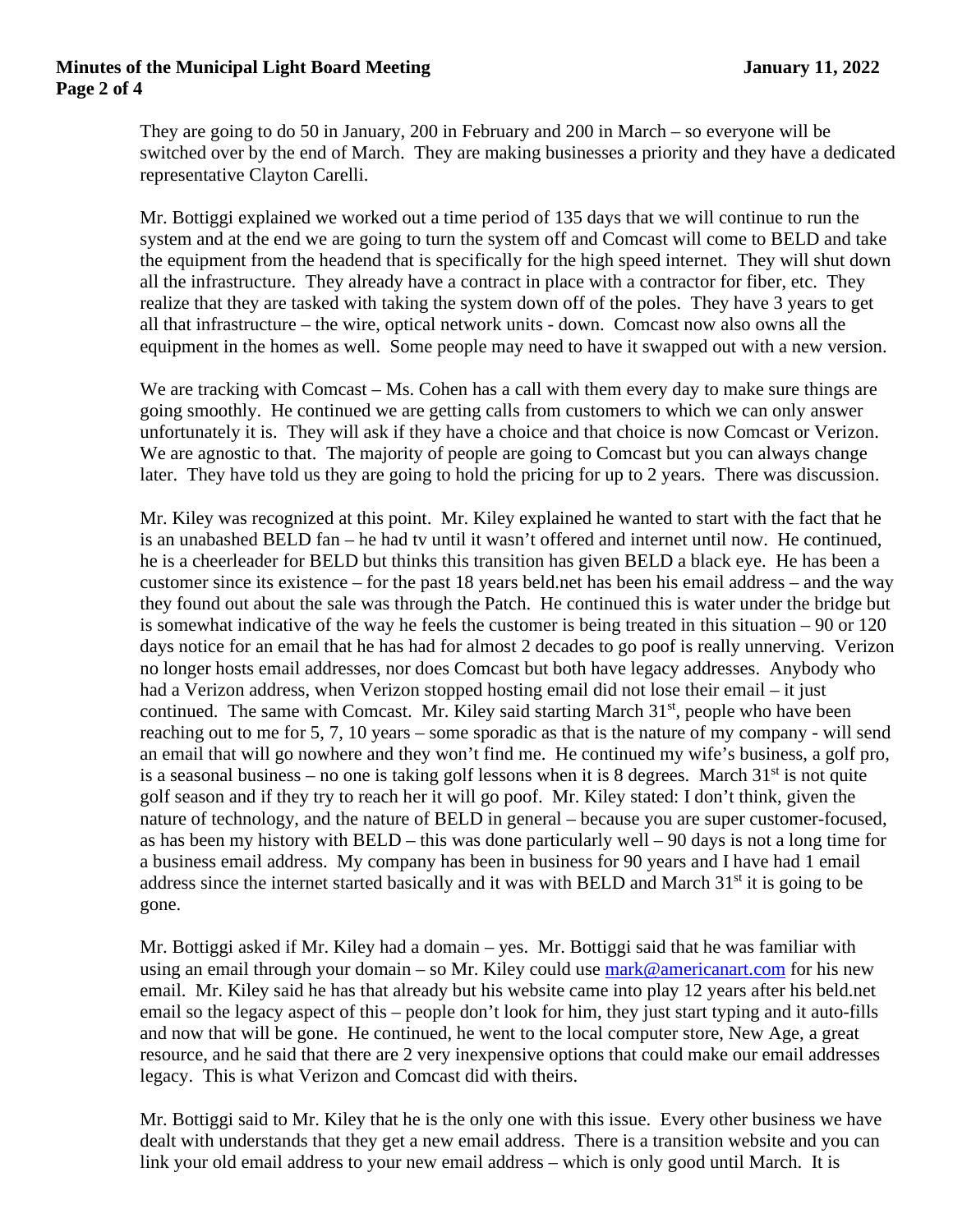#### **Minutes of the Municipal Light Board Meeting January 11, 2022 Page 3 of 4**

unfortunate but the people who run this operation for us will be gone. They are being laid off. So, you have 3 months to reach out to everyone you have ever done business with before and inform them – send them an email with your new email address. There was discussion. Mr. Bottiggi said it is not ideal but it has to close down. Mr. Kiley said I am not second guessing the decision you had to make but I do think that 90 days for people who have been with you for 18 years is really, really precipitous – if you had given me a year I could do it.

Commissioner Agnitti asked Mr. Bottiggi if he could speak to Comcast and ask if there is any way they can port any of that over with an additional time frame and see if there is any expense to it or are we too far along in the process. Mr. Bottiggi said Comcast won't do that at this point – we literally have 1 customer that wants this. There was discussion. Mr. Kiley said Verizon wired his building for FIOS 6 or 7 years ago and every time they wanted us to change I said no, I am a Braintree resident, I run a Braintree business, I'm staying with BELD. Mr. Bottiggi commented that if Mr. Kiley could have got 6,000 neighbors to take BELD Broadband we wouldn't have this problem. Mr. Kiley reiterated 90 days is really short - after 18 years, really, really short. Mr. Agnitti said we acknowledge that but there is not much more we can do about this and asked what else would make the transition easier for Mr. Kiley. Mr. Kiley said he honestly does not know and had reached out to New Age - he forwarded an email over to Mr. Agnitti and will share with anyone interested – and was told that there are ways to make this work for little to no money. Mr. Agnitti asked Mr. Bottiggi if he would willing to have BELD staff speak with Mr. Kiley's computer person at New Age. Mr. Bottiggi said yes. Mr. Agnitti asked that Mr. Kiley forward the information to Mr. Bottiggi – yes. There was discussion. We will look at it to see if there is anything we can do but cannot promise anything.

## **iv. Energy Storage Project**

Mr. Bottiggi said we are looking into doing an energy storage project at Station 10 (Middle Street and Adams Street). We cannot do anything at this point other than some preliminary engineering until FERC comes out with their ruling on what can be put in behind the meter. That ruling should come out in March.

It was decided to discuss New Business as Mr. Agnitti would be leaving.

## **IV. New Business (As Determined/Needed)**

Mr. Regan reported that he had a conversation with Town Council President Boericke recently and she asked if the Board would be interested in moving our meeting to town hall. There was discussion. It was decided that we will continue to give updates to the Town Council occasionally. We would post a meeting if all the commissioners wanted to attend.

Mr. Agnitti left the meeting at 5:43 p.m.

## **V. Personnel Update**

None.